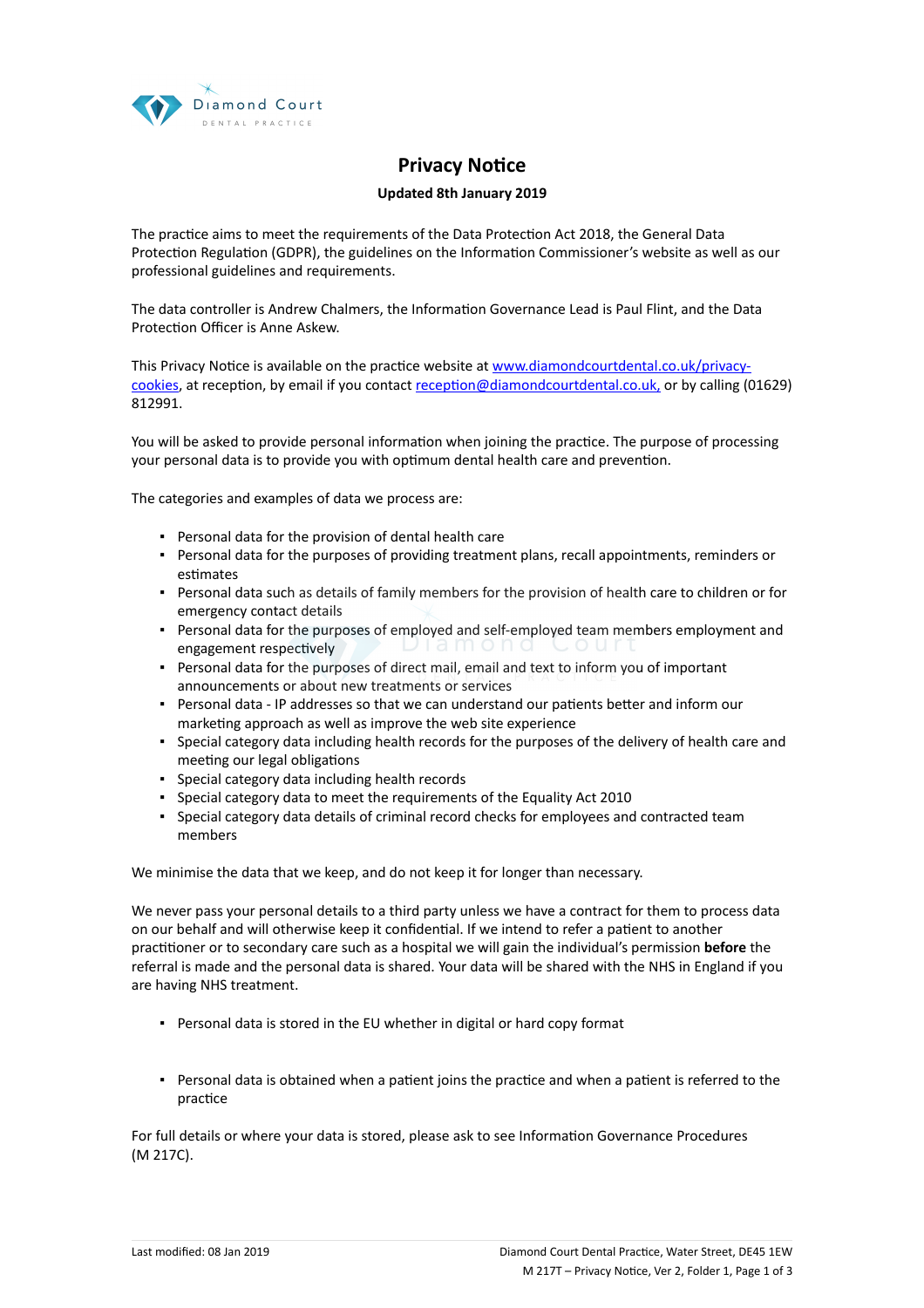

We have established the following lawful bases for processing your data:

Our lawful bases for processing personal data:

- The legitimate interests of the dental practice
- Processing is necessary for the performance of a contract with the data subject or to take steps to enter into a contract
- Consent of the data subject
- To comply with our legal obligations

Our lawful bases for processing special category data:

- Processing is necessary for health care purposes
- Processing necessary for identifying or keeping under review the existence or absence of equality of opportunity or treatment between groups of people with the view to enabling such equality to be promoted or maintained
- We obtain consent of the data subject to process criminal record checks

The reasons we process the data include:

- To maintain your contemporaneous clinical records
- To provide you with dental treatment, prevention and oral health advice
- To carry out financial transactions with you
- To manage your NHS dental care treatment
- To send your personal data to the General Dental Council or other authority as required by law
- To communicate with you as and when required including appointment reminders, treatment plans, estimates and other communications about your treatment or the practice
- To communicate with your next of kin in an emergency
- If a parent or carer, to communicate with you about the person you parent or care for
- To refer you to other dentists or doctors and health professionals as required
- To obtain criminal record disclosures for team members
- For debt recovery
- To continually improve the care and service you receive from us

The personal data we process includes:

Your name, address, gender, date of birth, NHS number, medical history, dental history, family medical history, family contact details, marital status, financial details for processing payment, your doctor's details and details of treatment at the practice. We may process more sensitive special category data including ethnicity, race, religion, or sexual orientation so that we can meet our obligations under the Equality Act 2010, or for example to modify treatment to suit your religion and to meet NHS obligations.

The retention period for special data in patient records is a minimum of 10 years and may be longer for complex records or to meet our legal requirements. The retention period for staff records is 6 years. The retention periods for other personal data is 2 years after it was last processed. Details of retention periods are available in the Record Retention (M 215) procedure available from the practice.

We obtain your personal details when you enquire about our care and service, when you join the practice, when you subscribe to our newsletter or register online, when you complete a registration or medical history form and when another practitioner refers you for treatment at our practice. Occasionally patients are referred to us from other official sources such as NHS clinics or hospitals.